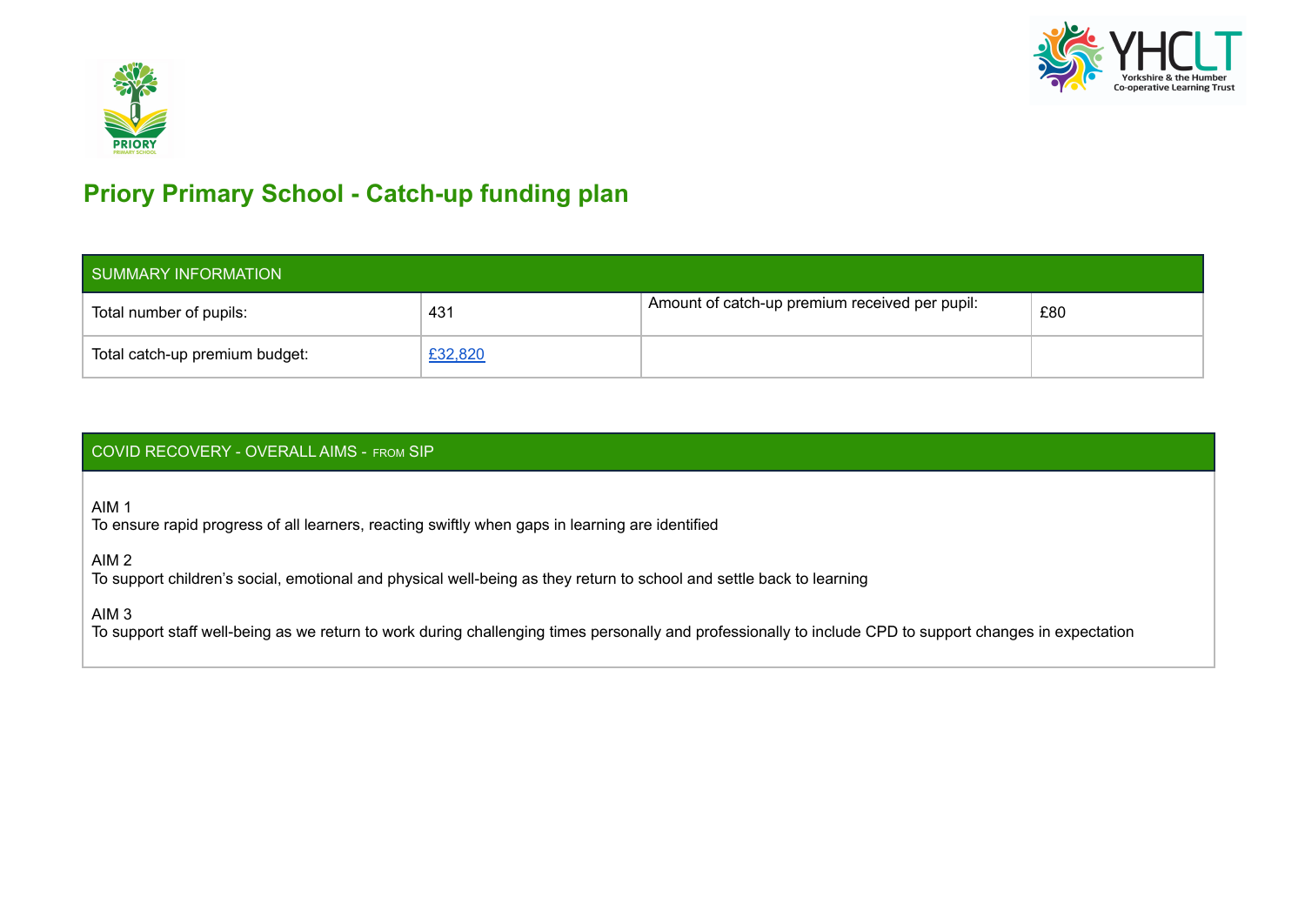

## **Barriers to learning**

|   | BARRIERS TO FUTURE ATTAINMENT                                                                                                                                                                            |  |  |  |  |  |  |
|---|----------------------------------------------------------------------------------------------------------------------------------------------------------------------------------------------------------|--|--|--|--|--|--|
|   | Academic barriers:                                                                                                                                                                                       |  |  |  |  |  |  |
| A | Behaviour for learning / Social and Emotional behaviour catch up                                                                                                                                         |  |  |  |  |  |  |
| B | Poor basic core skills - handwriting, spelling of high frequency words, basic sentence punctuation, times tables recall, basic addition & subtraction fact<br>recall and reading fluency relevant to age |  |  |  |  |  |  |
| С | Gaps in learning due to missed learning during school closure                                                                                                                                            |  |  |  |  |  |  |
|   | Poor physical health                                                                                                                                                                                     |  |  |  |  |  |  |

|                    | <b>ADDITIONAL BARRIERS</b>                                                              |  |  |  |  |
|--------------------|-----------------------------------------------------------------------------------------|--|--|--|--|
| External barriers: |                                                                                         |  |  |  |  |
| E                  | Levels of absence through isolation impacting on individual children and bubble closure |  |  |  |  |
| E                  | Parental engagement in remote learning and school life under new restrictions           |  |  |  |  |
| G                  | Parental health and well-being                                                          |  |  |  |  |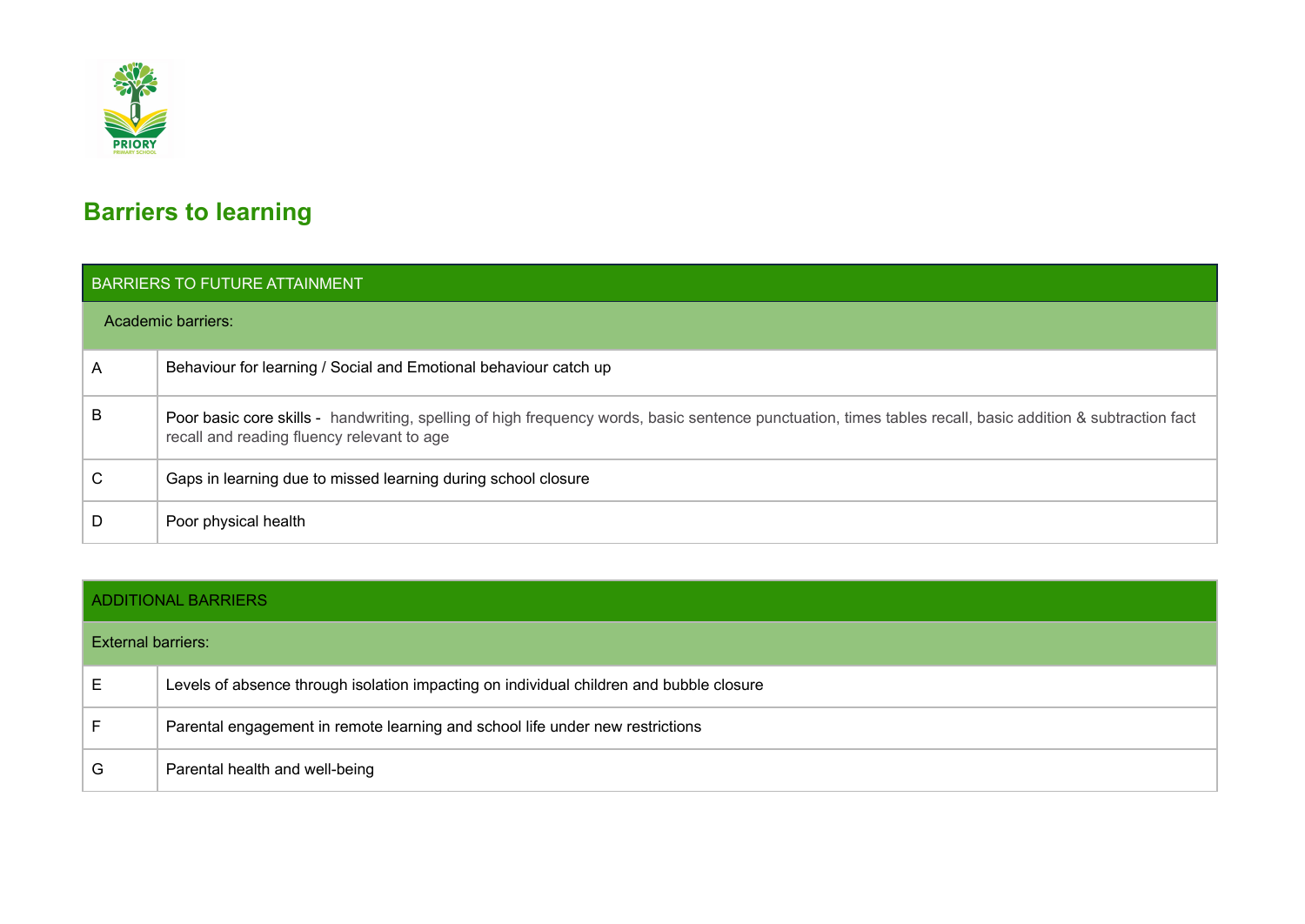

# **Planned expenditure for current academic year**

|                                  | <b>Autumn Term</b>                        |                                                                              |                                                                                                                                           |                                                                                             |                      |                                        |                                         |  |  |
|----------------------------------|-------------------------------------------|------------------------------------------------------------------------------|-------------------------------------------------------------------------------------------------------------------------------------------|---------------------------------------------------------------------------------------------|----------------------|----------------------------------------|-----------------------------------------|--|--|
| <b>Barrier</b><br>to<br>learning | <b>Action</b>                             | Intended<br>outcome and<br><b>SUCCESS</b><br>criteria                        | What's the evidence and<br>rationale for this<br>choice?<br><b>EEF support guide</b><br><b>EEF Guide to supporting</b><br>school planning | How will you make sure<br>it's implemented well?                                            | <b>Staff</b><br>lead | When<br>will<br>you<br>review<br>this? | Cost                                    |  |  |
| A                                | Creative dance / drama<br>project (Y5)    | Children's<br>behaviour for<br>learning is<br>improved -<br>motivated        | Behaviour for learning is key to<br>enabling children to make<br>progress                                                                 | Work with quality provider<br>and sessions planned in<br>collaboration with the<br>teachers | <b>VC</b>            | weekly                                 | 7 x £150<br>(E1050)                     |  |  |
| B/C                              | Same day intervention<br>teacher led (Y6) | Gaps in<br>knowledge are<br>addressed<br>swiftly to enable<br>rapid progress | High impact of same day<br>intervention by class teacher                                                                                  | Class teachers implementing<br>the intervention based upon<br>their AfL.                    | JM / AS              | Christmas                              | £35 x 2 x3<br>$x6 = £1260$<br>(£787.50) |  |  |
| B/C                              | RWI online training<br>subscription       | Staff have<br>access to high<br>quality training                             | Early Reading and writing skills                                                                                                          | RWI Reading lead                                                                            | AGi                  |                                        | (E1650)                                 |  |  |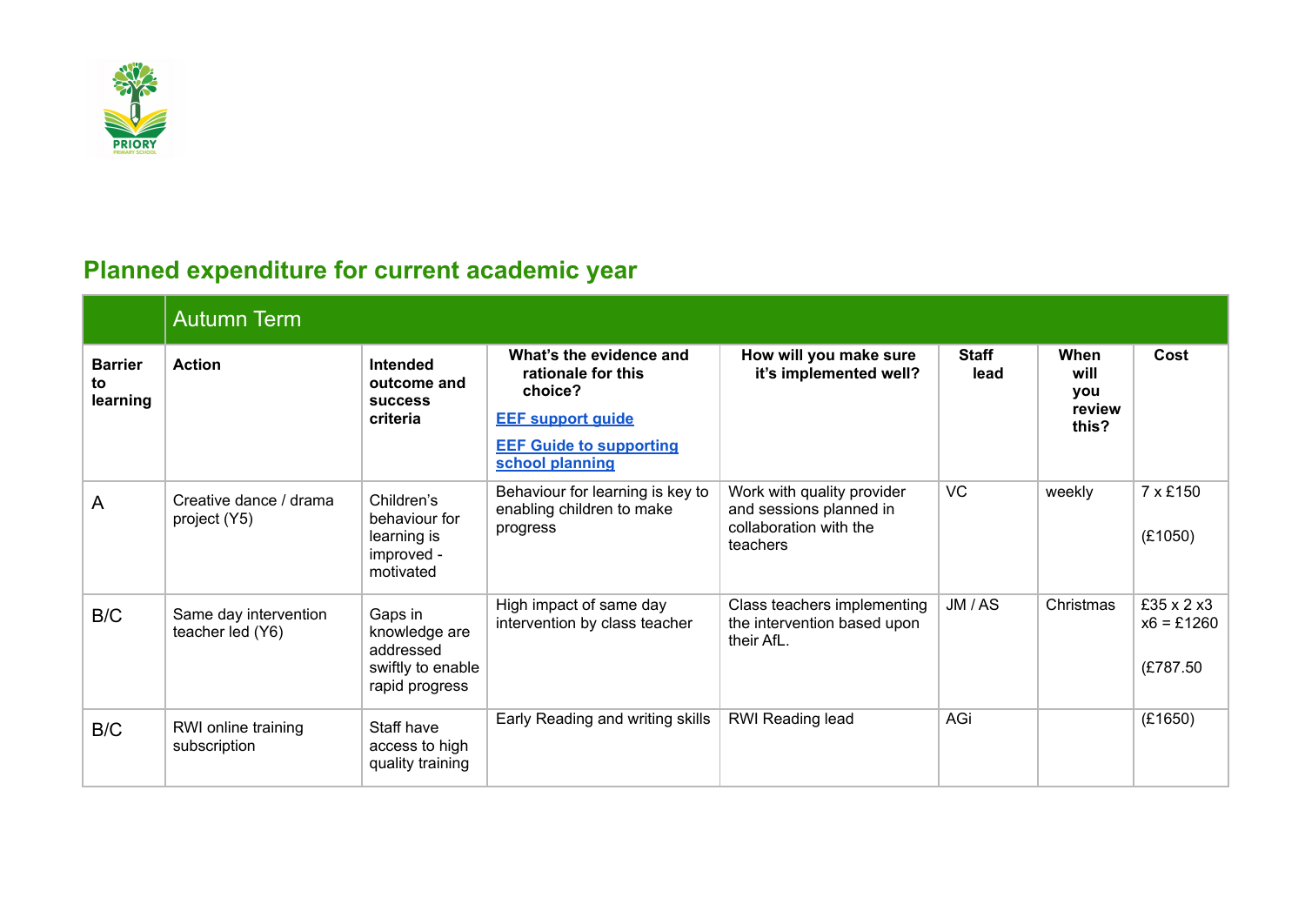

| C                                | <b>Fresh Start</b>                                       | Y5/6 pupils<br>rapid reading<br>progress                                           | High impact quality intervention<br>(delivered with high fidelity)                                                                                   | Monitoring by AHT, training<br>delivered by RWI                             | AT                     |                                        | (E1420.91)          |
|----------------------------------|----------------------------------------------------------|------------------------------------------------------------------------------------|------------------------------------------------------------------------------------------------------------------------------------------------------|-----------------------------------------------------------------------------|------------------------|----------------------------------------|---------------------|
|                                  |                                                          |                                                                                    |                                                                                                                                                      |                                                                             |                        |                                        |                     |
|                                  |                                                          |                                                                                    |                                                                                                                                                      |                                                                             |                        | Total budgeted cost:                   | £4908.41            |
|                                  | <b>Spring Term</b>                                       |                                                                                    |                                                                                                                                                      |                                                                             |                        |                                        |                     |
| <b>Barrier</b><br>to<br>learning | <b>Action</b>                                            | Intended<br>outcome and<br><b>SUCCESS</b><br>criteria                              | What's the evidence and<br>rationale for this<br>choice?                                                                                             | How will you make sure<br>it's implemented well?                            | <b>Staff</b><br>lead   | When<br>will<br>you<br>review<br>this? | Cost                |
| A/D                              | <b>Cross Curricular</b><br>Orienteering                  | Engagement in<br>learning<br>through<br>physical activity                          | Outdoor learning activity which<br>supports learning in other<br>areas of the curriculum                                                             | https://www.crosscurricularor<br>ienteering.co.uk/our-package<br>s/         | <b>VC</b>              | Summer 2                               | £1762               |
| D                                | Outdoor play equipment<br>for children                   | Engagement in<br>physical<br>learning and<br>social<br>interaction<br>through play | Return from period of lockdown<br>children to have access to<br>outdoor play equipment to<br>engage in social interaction<br>and play at break times | Break time and lunchtime<br>staff to support children in<br>play activities | Phase<br>Leaders       | Spring 2                               | £1200 (PE<br>grant) |
| B                                | Headsets for use during<br>period of lockdown<br>closure | Children able to<br>engage in<br>learning without<br>distraction                   | Children in school to access<br>remote provision in class<br>require focus                                                                           | Check in with staff                                                         | Year group<br>teachers | Spring 2                               | £78                 |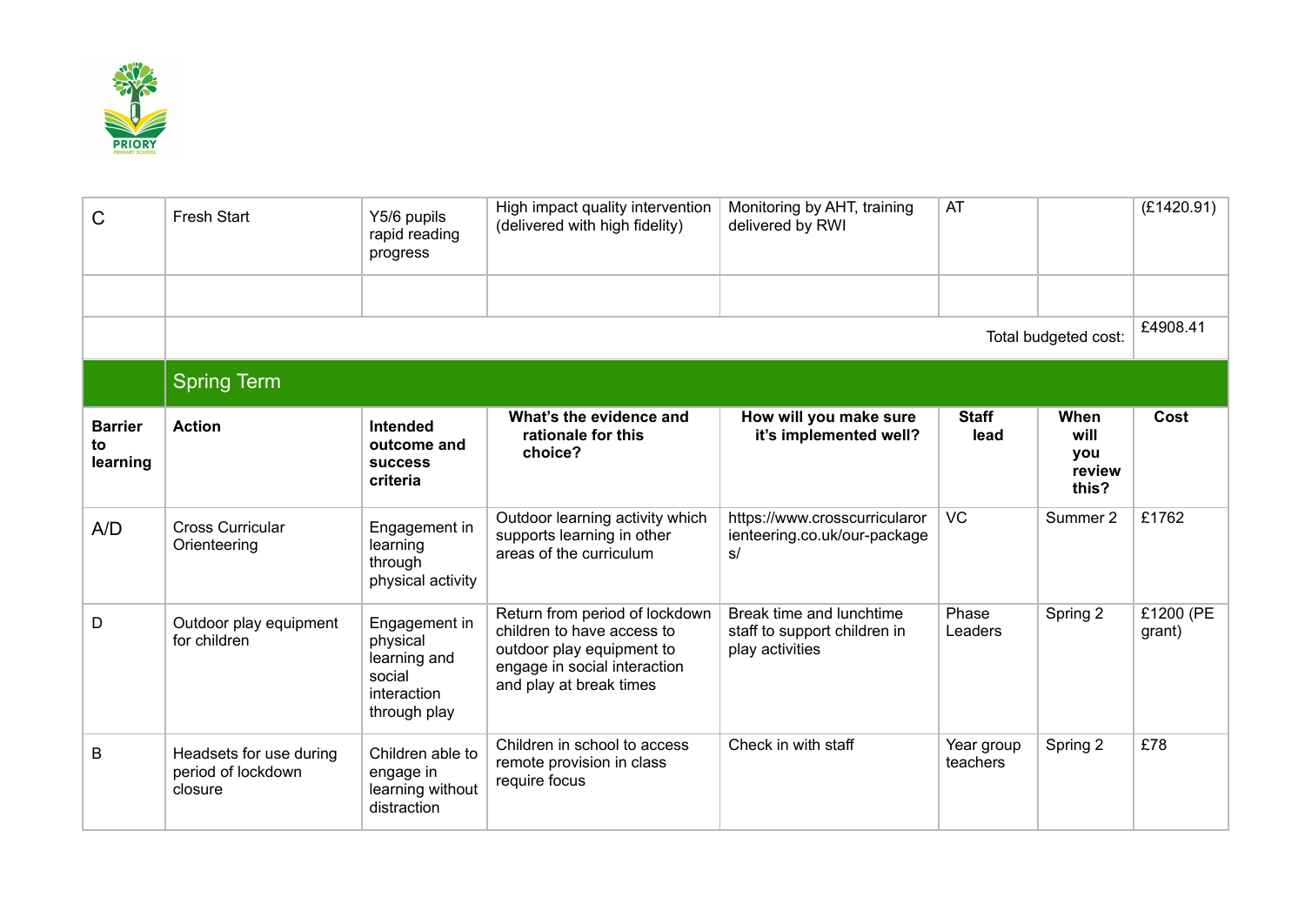

| B     | TT Rock Stars / Numbots                                                                                                                                  | <b>Basic skills</b><br>provision                                                                     | Children both in school and<br>remotely to access basic<br>number skills games online                  | Teachers to promote on GC<br>and in class                                                                               | EY        | Spring 2 | £240.90<br>£7.59                      |
|-------|----------------------------------------------------------------------------------------------------------------------------------------------------------|------------------------------------------------------------------------------------------------------|--------------------------------------------------------------------------------------------------------|-------------------------------------------------------------------------------------------------------------------------|-----------|----------|---------------------------------------|
| B/C   | Same day intervention<br>teacher led (Y6)                                                                                                                | Gaps in<br>knowledge are<br>addressed<br>swiftly to enable<br>rapid progress                         | High impact of same day<br>intervention by class teacher                                               | Class teachers implementing<br>the intervention based upon<br>their AfL and preparation to<br>be secondary school ready | JM / AS   |          | £35 x 2 x 3<br>$x4 = £840$<br>£787.50 |
| A/D/F | Resources for whole<br>school events days during<br>lockdown<br>Beanbags<br><b>Balloons</b><br><b>Bubbles</b><br>Rhythm eggs<br>Paints / cartridge paper | Children remain<br>engaged in<br>learning<br>supporting<br>well-being and<br>emotional<br>behaviours | Impact of lockdown on families<br>recognition of need to<br>constantly review practice at<br>this time | High quality provision and<br>resources provided for<br>children to use                                                 | <b>JM</b> |          | £1221.71                              |
|       | Total budgeted cost:                                                                                                                                     |                                                                                                      |                                                                                                        |                                                                                                                         |           |          |                                       |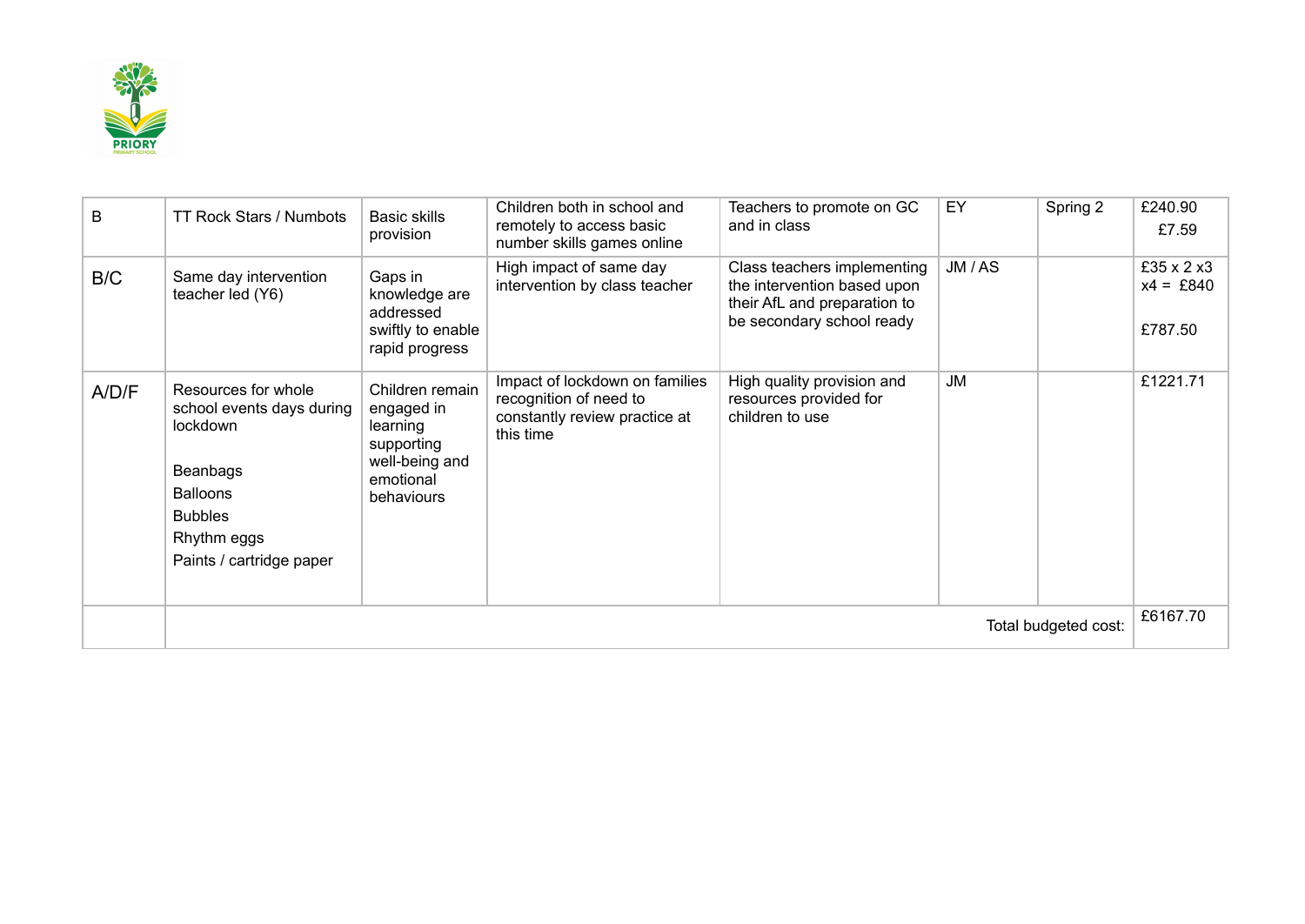

|                               | <b>Summer Term</b>                                                                    |                                             |                                                                                                                                                                                                                                      |                                                                                                                    |                                         |                                        |                      |
|-------------------------------|---------------------------------------------------------------------------------------|---------------------------------------------|--------------------------------------------------------------------------------------------------------------------------------------------------------------------------------------------------------------------------------------|--------------------------------------------------------------------------------------------------------------------|-----------------------------------------|----------------------------------------|----------------------|
| <b>Barrier to</b><br>learning | <b>Action</b>                                                                         | Intended<br>outcome and<br>success criteria | What's the evidence<br>and rationale for<br>this choice?                                                                                                                                                                             | How will you make sure<br>it's implemented well?                                                                   | <b>Staff</b><br>lead                    | When<br>will<br>you<br>review<br>this? | Cost                 |
| B/C/D/E                       | Year 3 quality feedback &<br><b>Specialist PECoaching</b><br>(Judo with Karen Briggs) | Children secure<br>AS <sub>2</sub>          | https://educationendowmentf<br>oundation.org.uk/school-the<br>mes/feedback-monitoring-pu<br>pil-progress<br>Targeted feedback can<br>ensure children progress<br>quickly<br>High impact of same day<br>intervention by class teacher | Class teachers implementing<br>the intervention based upon<br>their AfL to secure PP set<br>during the Autumn Term | JM & NW                                 | Half termly                            | £4680                |
| B/C/D/E                       | Year 4 quality feedback &<br><b>Quality Dance provision</b>                           | Children secure<br>AS <sub>2</sub>          | https://educationendowmentf<br>oundation.org.uk/school-the<br>mes/feedback-monitoring-pu<br>pil-progress<br>Targeted feedback can<br>ensure children progress<br>quickly<br>High impact of same day<br>intervention by class teacher | Class teachers implementing<br>the intervention based upon<br>their AfL to secure PP set<br>during the Autumn Term | LA / Dance<br>Coach<br>(Faye<br>Daylee) | Half termly                            | £1,282.50<br>TA £900 |
| B/C/D/E                       | Year 5/6 quality feedback<br>& Specialist PE Sports<br>Coaching                       | Children secure<br>AS <sub>2</sub>          | https://educationendowmentf<br>oundation.org.uk/school-the<br>mes/feedback-monitoring-pu<br>pil-progress<br>Targeted feedback can<br>ensure children progress<br>quickly                                                             | Class teachers implementing<br>the intervention based upon<br>their AfL to secure PP set<br>during the Autumn Term | AS / Zak<br>Oakshott                    | Half termly                            | £4,200               |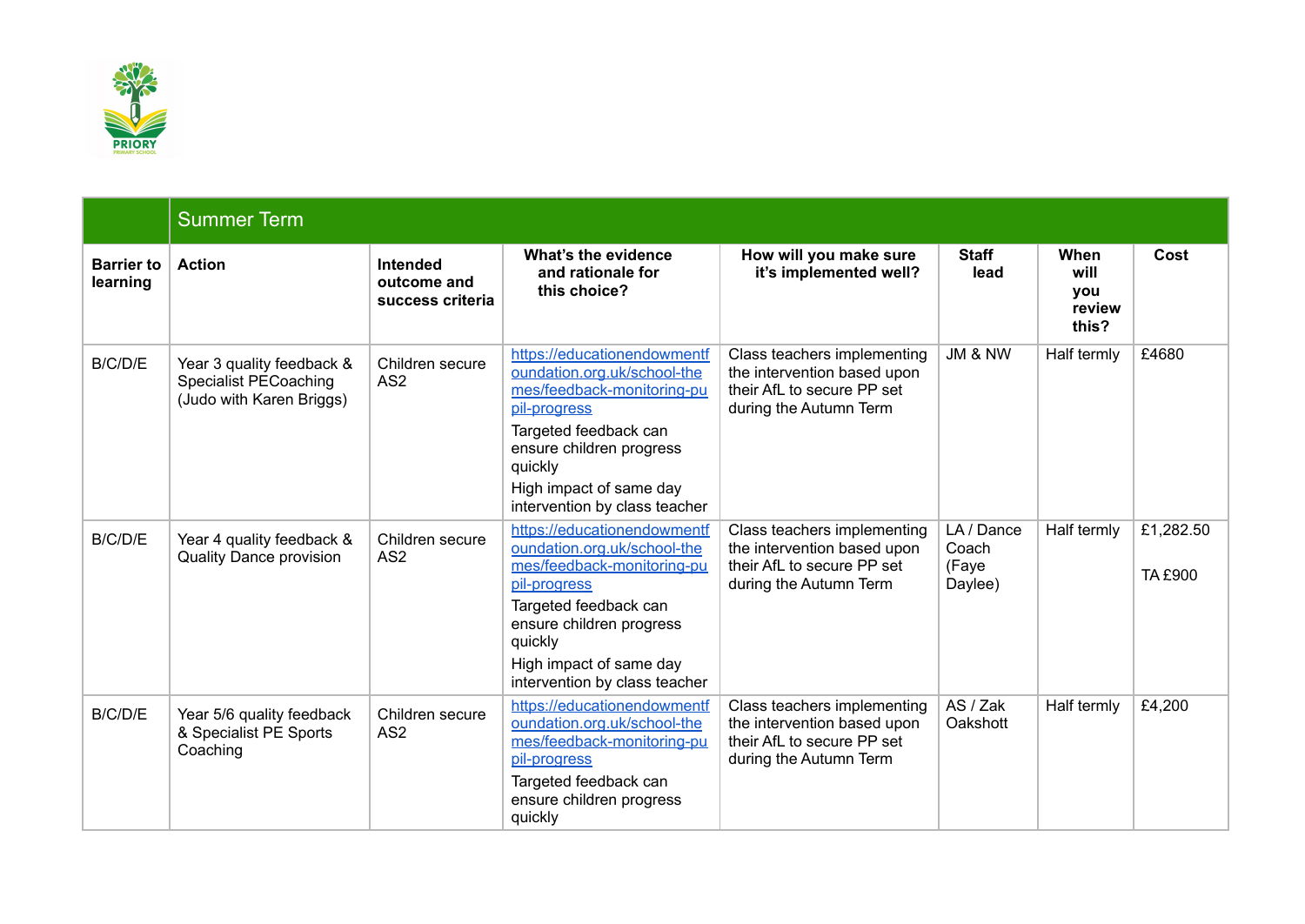

|     |                                                             |                                                                               | High impact of same day<br>intervention by class teacher                                                                                                         |                                                                                                                                                                                            |                          |                                  |          |
|-----|-------------------------------------------------------------|-------------------------------------------------------------------------------|------------------------------------------------------------------------------------------------------------------------------------------------------------------|--------------------------------------------------------------------------------------------------------------------------------------------------------------------------------------------|--------------------------|----------------------------------|----------|
| A/C | Enrichment opportunities<br>through visits                  | Support<br>emotional<br>well-being                                            | Enrichments through visits -<br>further to periods of<br>lockdown children having the<br>opportunity to visit museums<br>and other venues                        | Class teachers to decide<br>upon appropriate venues<br>based upon themes and<br>learning expectations                                                                                      | <b>Class</b><br>teachers | End of<br>year                   |          |
| B/C | <b>RWI Oxford Owl Online</b><br><b>Library Subscription</b> | Secure AS2<br>reading<br>Promote reading<br>for enjoyment                     | Support development of<br>reading skills and broaden<br>the availability of<br>appropriately leveled text for<br>the children to access in<br>school and at home | RWI lead will implement                                                                                                                                                                    | AGi / KS1<br>staff       | Half termly                      | £231.25  |
| B/C | <b>National Tutoring</b><br>Programme                       | Secure children<br>who are AS1                                                | Targeted intervention to<br>preload / support learning in<br>the classroom of key basic<br>skills learning                                                       | Class teachers to identify the<br>children and learning<br>intentions. Frequent<br>feedback between the tutors<br>and the class teachers to<br>ensure maximum impact<br>from the programme | VC/LA                    |                                  | £1710.00 |
|     |                                                             |                                                                               |                                                                                                                                                                  | Tables for Y5 intervention                                                                                                                                                                 | <b>JS</b>                |                                  | £144.00  |
| B/C | <b>RWI</b> intervention                                     | Support children<br>to secure<br>expected levels<br>in reading and<br>writing | Targeted intervention 1:1 or<br>small group by class<br>teachers                                                                                                 | Class teachers supported by<br><b>RWI</b> lead                                                                                                                                             | RS/BV/<br>AGi            | Half termly                      | £925     |
| A   | Sessions with an artist                                     | Children's<br>behaviour for<br>learning is                                    | Behaviour for learning is key<br>to enabling children to make<br>progress                                                                                        | Work with quality provider<br>and sessions planned in<br>collaboration with the<br>teachers                                                                                                | <b>KJ</b>                | 1 day with<br>each year<br>group | £3750    |